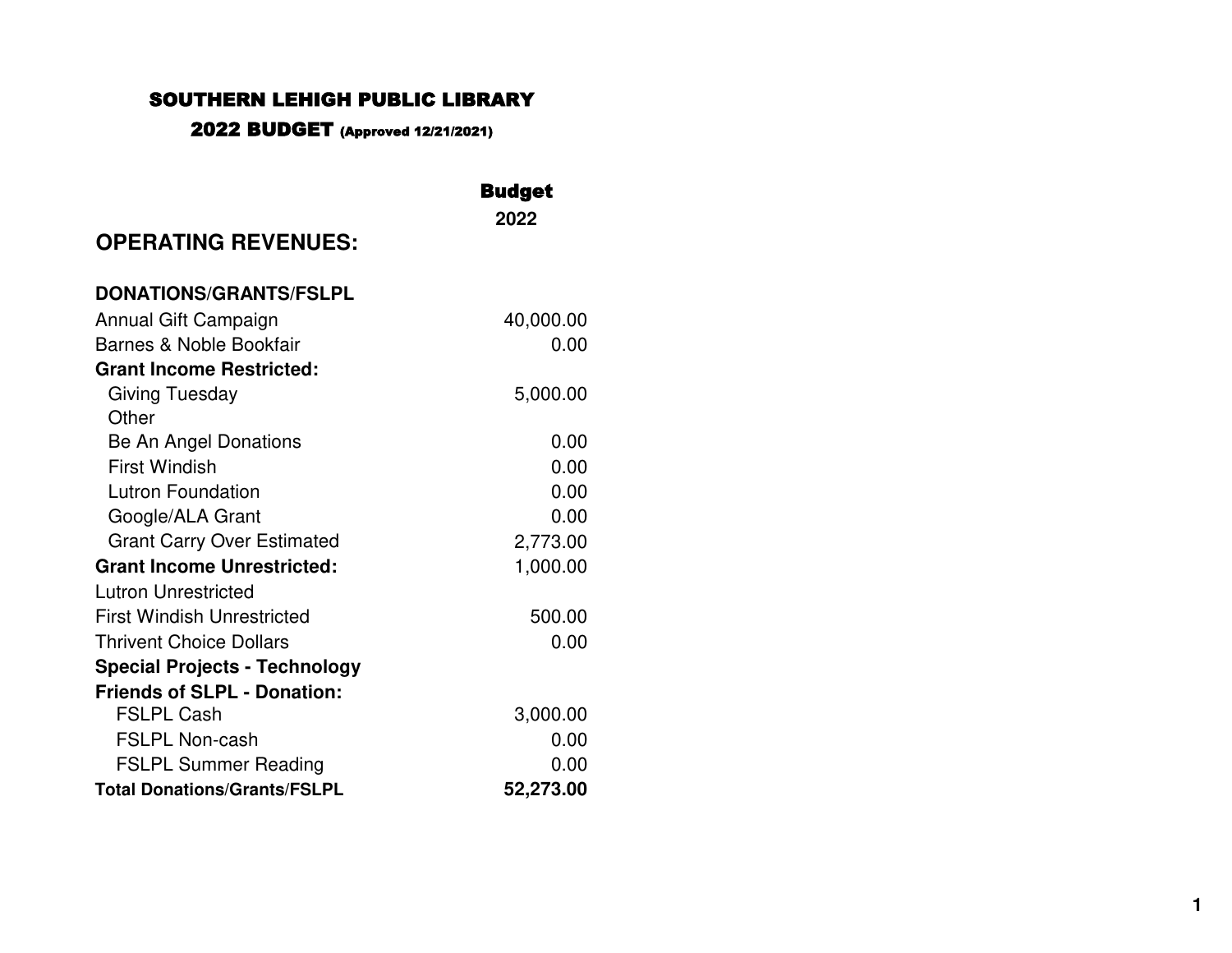### **GOVERNMENT**

| <b>State Aid</b>                  | 58,012.00  |
|-----------------------------------|------------|
| Coopersburg Borough               | 23,000.00  |
| <b>Lower Milford Township</b>     | 20,000.00  |
| <b>Upper Saucon Township</b>      | 203,500.00 |
| Upper Saucon Twp (Non-Monetary)   | 0.00       |
| Southern Lehigh School District   | 71,400.00  |
| <b>PPP Loan Funds- Restricted</b> | 0.00       |
| <b>Total Government</b>           | 375,912.00 |

**Budget 2022**

### **DIVIDENDS/INTEREST/INVEST**

| Interest - Cking & Money Market  | 750.00 |
|----------------------------------|--------|
| Investment Income                | 0.00   |
| Insurance Dividend               | 0.00   |
| Unrealized Gain/Loss Invest.     | 0.00   |
| Realized Gain/Loss Invest.       | 0.00   |
| <b>Total Dividends /Interest</b> | 750.00 |

### **LIBRARY SERVICES**

| <b>Total Library Services</b> | 1,100.00 |
|-------------------------------|----------|
| Fines                         | 0.00     |
| Library Card Replacement Fee  | 100.00   |
| Lost & Damaged Item Repl Fee  | 1,000.00 |
| <b>Non-Resident Fees</b>      | 0.00     |
| <b>Proctoring Fees</b>        | 0.00     |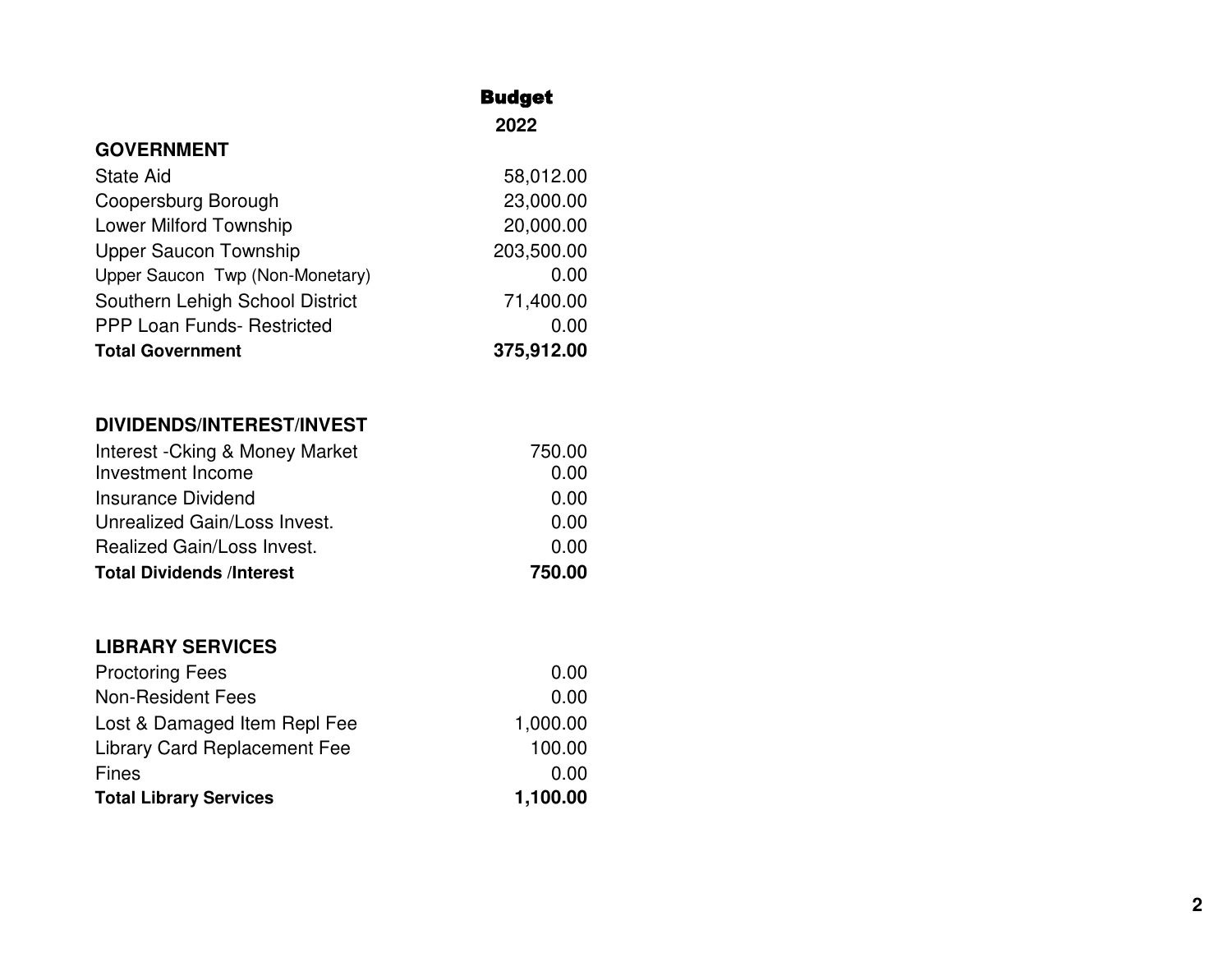# **OTHER LIBRARY ACTIVITIES** Book Sale Room 7,800.00

| <b>Total Other Library Activities</b> | 13,300.00 |
|---------------------------------------|-----------|
| <b>Meeting Room Rental</b>            | 4,000.00  |
| <b>Tribute Books</b>                  | 0.00      |
| Photocopies                           | 1,300.00  |
| <b>Fax Sales</b>                      | 200.00    |
| <b>DUUN JAIT NUUII</b>                | 7,000.00  |

Budget **2022**

### **MISC FUNDRAISING ACTIVITIES**

| <b>Total Misc. Fundraising Activities</b> | 30,000.00 |
|-------------------------------------------|-----------|
|-------------------------------------------|-----------|

### **MISCELLANEOUS**

| Gift in Kind                          | 0.00 |
|---------------------------------------|------|
| Items Sold (FSLPL Books)              | 0.00 |
| MISC (Includes PA Sales Tax Discount) | 0.00 |
| Cash Drawer Over/Under                | 0.00 |
| <b>Total Miscellaneous Revenue</b>    | 0.00 |

## **TOTAL OPERATING REVENUES 473,335.00**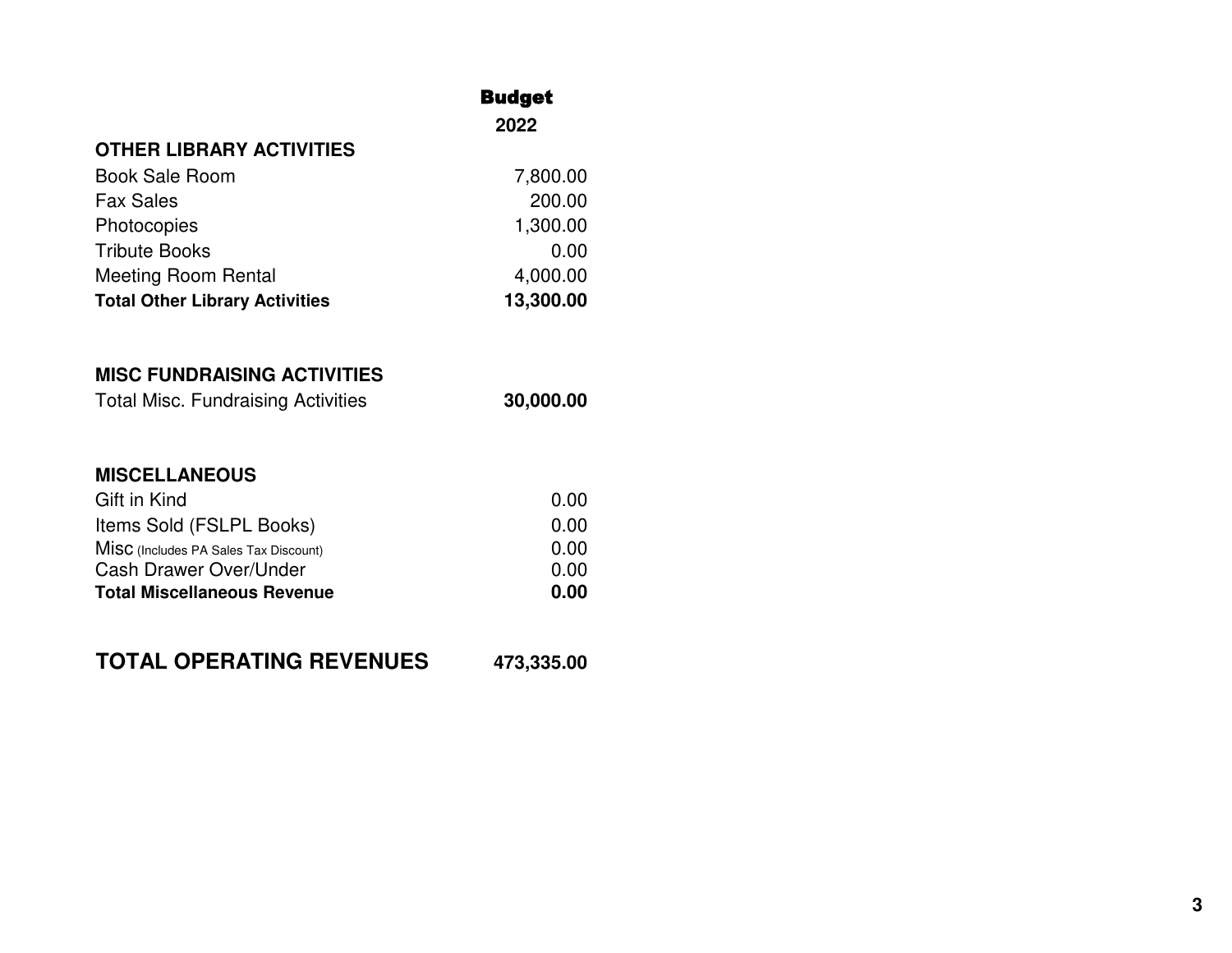### **Budget**

**2022**

# **OPERATING EXPENSES:**

### **PERSONNEL EXPENSES**

| <b>Salaries &amp; Hourly Wages</b> | \$268,514.00 |
|------------------------------------|--------------|
| <b>Security Clearances</b>         | 0.00         |
| <b>Employer Payroll Taxes</b>      | 22,824.00    |
| Health Insurance (employer 50%)    | 0.00         |
| Unemployment Comp Insurance        | 1,000.00     |
| Mileage Reimbursement              | 500.00       |
| <b>Employment Advertising</b>      | 100.00       |
| <b>Total Personnel Expenses</b>    | 292,938.00   |

### **LIBRARY COLLECTION EXPENSES Total Collection Expenses 56,486.00**

#### **OTHER EXPENSES BANK FEES/LEASES**

| BANK FEES/LEASES                       |          |
|----------------------------------------|----------|
| <b>Equipment Lease</b>                 | 1,300.00 |
| Library Lease Payment                  | 1.00     |
| <b>Bank/Finance Charges</b>            | 500.00   |
| <b>Total Bank Fees/Leases Expenses</b> | 1,801.00 |

# **INSURANCE Total Insurance Expense 13,000.00**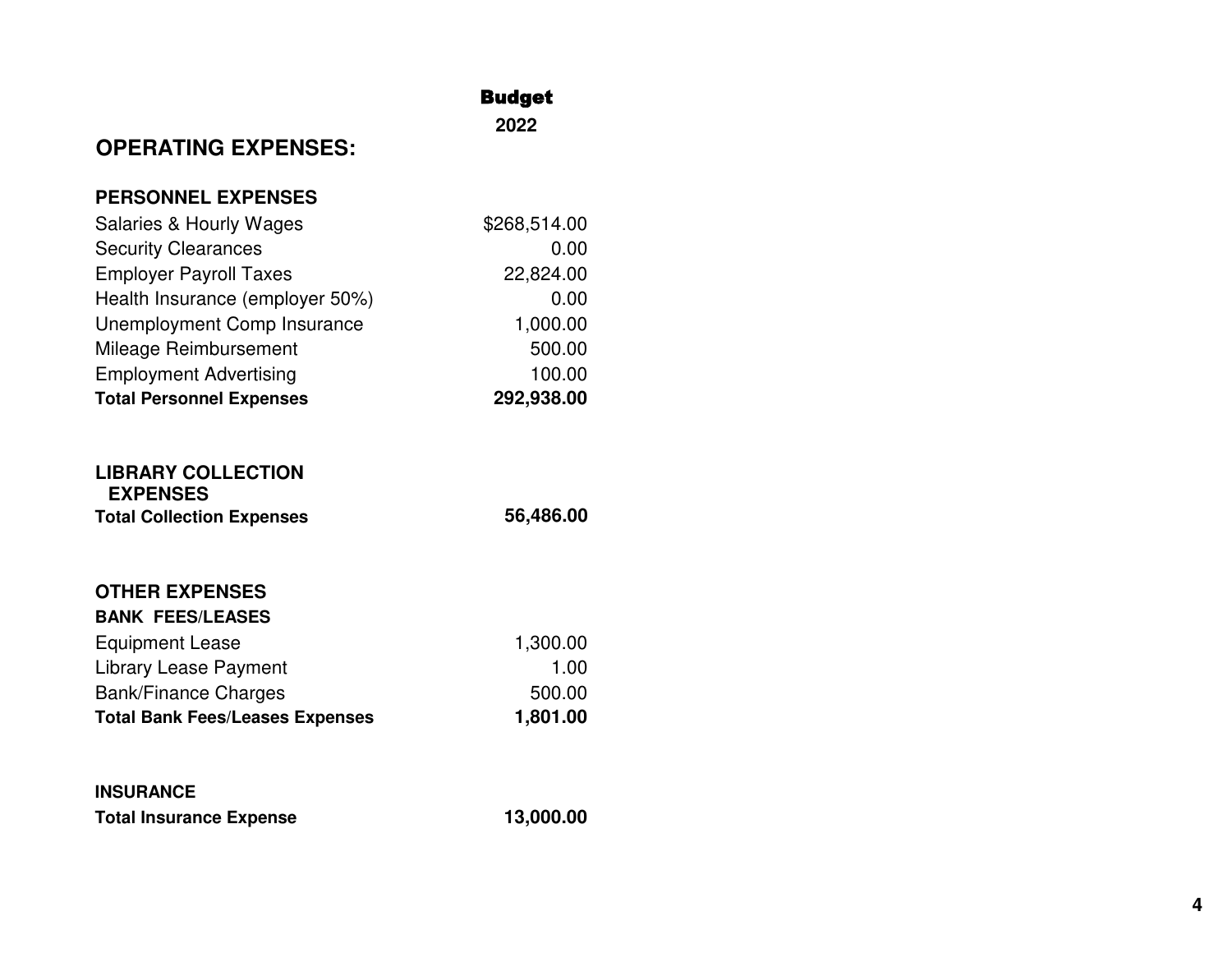### **Budget**

**2022**

| <b>PROFESSIONAL FEES</b>                |          |
|-----------------------------------------|----------|
| <b>Audit/Professional Fees</b>          | 6,950.00 |
| Legal Fees                              | 200.00   |
| <b>Membership Dues</b>                  | 575.00   |
| <b>Professional Development</b>         | 425.00   |
| <b>Total Professional Fees Expenses</b> | 8,150.00 |
|                                         |          |

### **PHYS PLANT/MAINT**

| <b>Total Phys Plant/Maint. Expenses</b>  | 15,400.00 |
|------------------------------------------|-----------|
| <b>Capital Improvements</b>              | 0.00      |
| <b>Equipment Maintenance</b>             | 5,000.00  |
| <b>Cleaning Service</b>                  | 8,100.00  |
| <b>Building &amp; Ground Maintenance</b> | 1,800.00  |
| Furniture & Equipment                    | 500.00    |

### **SUPPLIES**

| <b>Total Supplies Expenses</b> | 5,200.00 |
|--------------------------------|----------|
| Postage, Shipping & Handling   | 2,600.00 |
| <b>Printer/Copier Supplies</b> | 1,500.00 |
| <b>Office Supplies - Youth</b> | 100.00   |
| Office Supplies - Adult        | 1,000.00 |

### **TECHNOLOGY**

| Payroll Service Software Renewal | 650.00   |
|----------------------------------|----------|
| Internet Expense                 | 9,660.00 |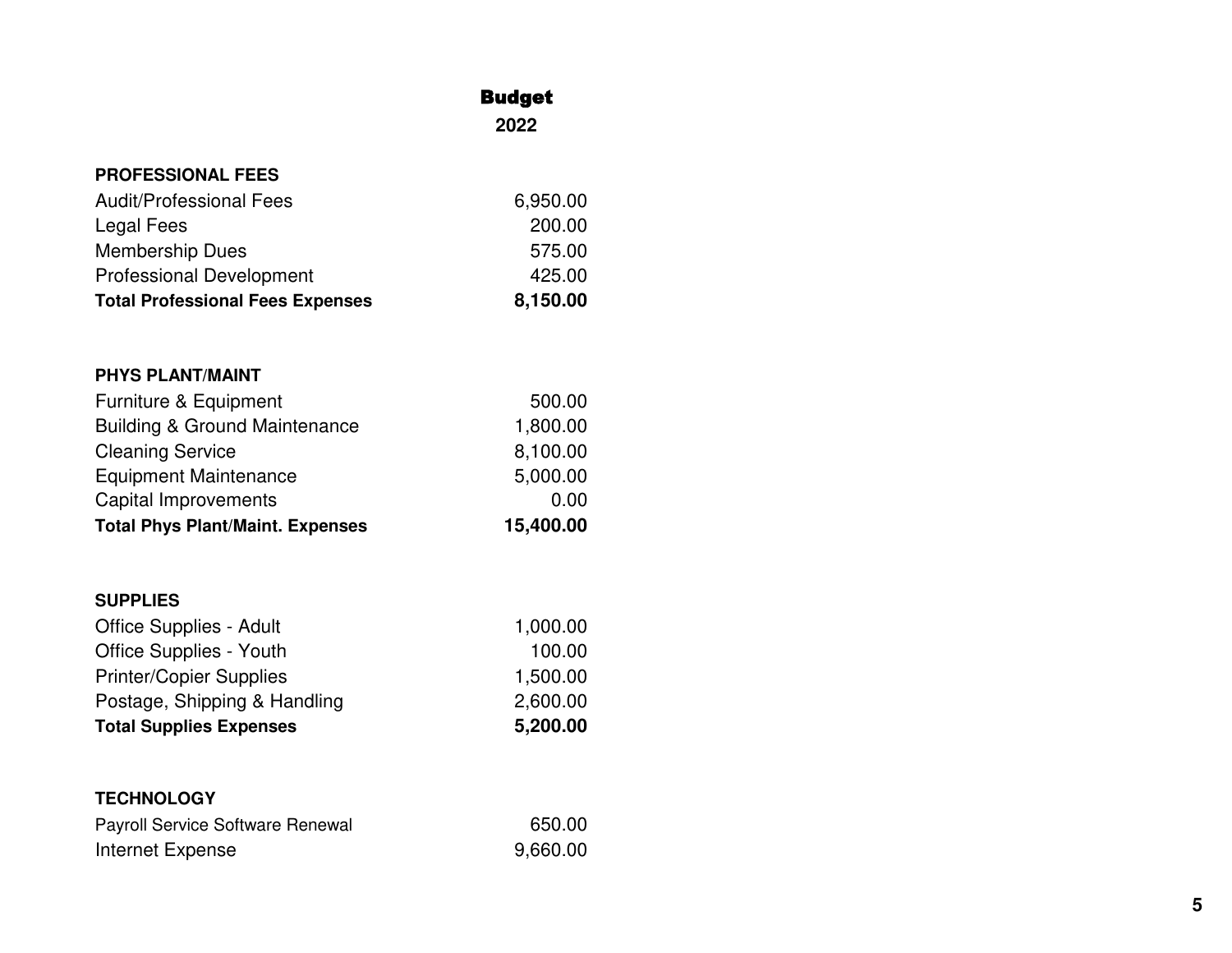|                                      | <b>Budget</b> |
|--------------------------------------|---------------|
|                                      | 2022          |
| <b>Computer Expense</b>              | 8,000.00      |
| Hardware Replacement                 | 0.00          |
| <b>First Windish</b>                 | 0.00          |
| <b>Technology Consultant Expense</b> | 15,000.00     |
| <b>Total Technology Expenses</b>     | 33,310.00     |
| <b>UTILITIES</b>                     |               |
| Telephone                            | 4,000.00      |
| <b>Electric Utilities</b>            | 17,000.00     |
| <b>Water/Sewer</b>                   | 1,200.00      |
| <b>Total Utilities Expenses</b>      | 22,200.00     |
| <b>LIBRARY PROGRAMS</b>              |               |
| Library Programs - Adult             | 100.00        |
| Library Programs - Child             | 300.00        |
| Library Programs-B&N Child Sup       | 0.00          |
| <b>SRC Programs Supplies</b>         | 3,000.00      |
| <b>Family Place Programing</b>       | 1,000.00      |
| Programs for Children - FSLPL        | 0.00          |
| GoogleALA Grant                      | 0.00          |
| Be An Angel                          | 0.00          |

| <b>Total Library Programs Expenses</b> | 4,400.00 |
|----------------------------------------|----------|
| <b>SRC Supplies</b>                    | 0.00     |
| Be An Angel                            | 0.00     |

# **FUNDRAISING**

| <b>Total Misc. Fundraising Expenses</b> | 15,500.00 |
|-----------------------------------------|-----------|
|                                         |           |